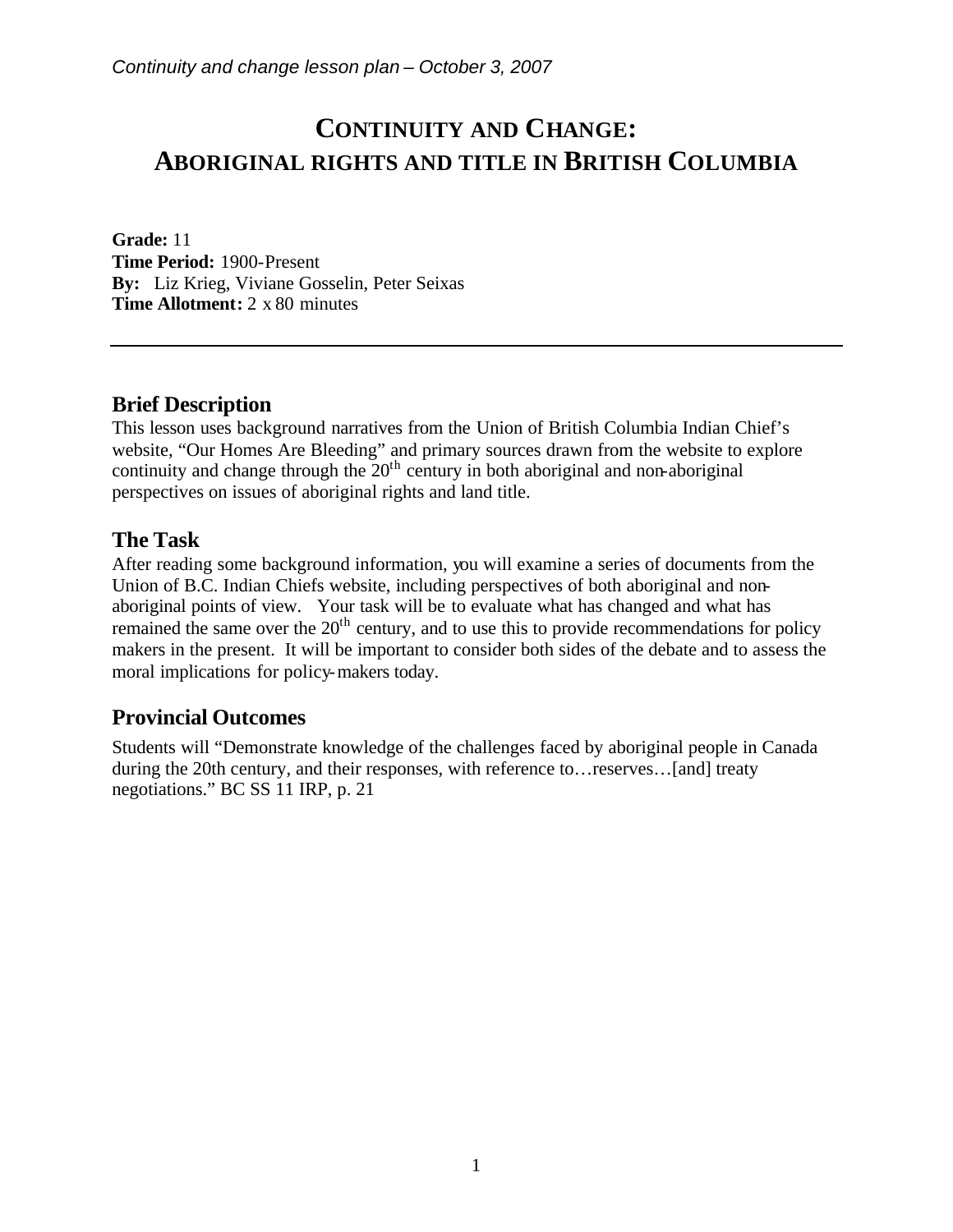## **Detailed Instructions**

#### Background notes:

For students with little or no background in First Nations issues, it might help to ask how many students have studied FN before. If this is the first students' first lesson on *continuity and change*, it may also be useful to have them do an exercise to help them think about the concept with the following picture, (from www.historybenchmarks.ca see "Continuity and Change"), or another like it, asking students what has changed and what has remained the same about the experience of [school] since this picture was taken:



Library and Archives Canada / A-028095

**1. Introductory Activity**: Discussion questions (either in small groups or as a class)

- a. Take something from a student (e.g., a pencil, a food item, a coat); claim it as your own: is this a legitimate claim? Then list, with students, the various bases for ownership (historical possession, mutual agreements for an exchange, standard practices of exchange).
- b. What rights do you and your family have in relation to your home and your subsistence (having adequate clean, safe water, food and shelter)?
- c. Where did these rights come from? Who protects these rights? Who will protect these rights in the future? [hopefully this discussion will end up with the understanding that *history* is important: that rights are secured in part through claims about what happened in the past: a rental agreement was signed, a property was bought and these carried forward into the future on the basis of *trust* between parties and the state which could enforce that trust.]

The question of aboriginal rights and land title are about First Nations claims that go back to a time before the dominion of Canadian and the province of British Columbia were established. That, in part, is what makes them difficult.

**2. Reserve History: Powerpoint and Timeline** . Hand out Attachment #3 Aboriginal Rights and Title Timeline. Show "Reserve History Powerpoint." Students can fill in additional notes on Timeline. Last page of PPT: "Our future is in the land." Discuss what this means. Introduce "Union of BC Indian Chiefs" whose logo has been this for over 30 years. http://www.ubcic.bc.ca/Resources/ourhomesare/